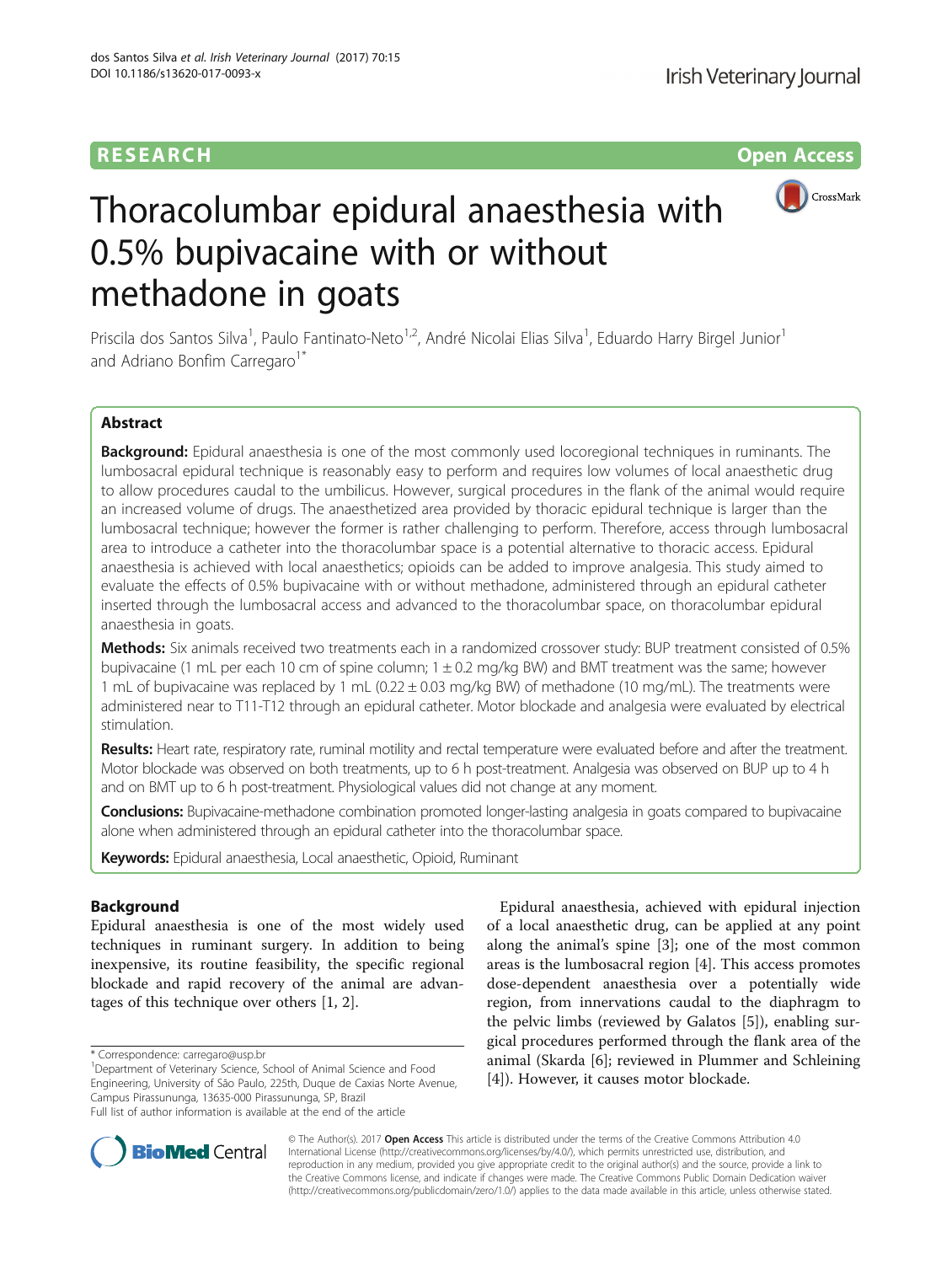Epidural analgesia, achieved with the epidural injection of an analgesic drug, such as an opioid agonist, is a widely used technique in veterinary and human medicine in order to provide analgesia without motor blockade in patients during the trans and post-operative periods [\[7](#page-6-0)–[10](#page-6-0)]. Although epidural anaesthesia and analgesia in ruminants is most commonly achieved through a lumbosacral or sacrococcygeal injection, thoracolumbar technique has also been described [[11\]](#page-6-0). Unlike lumbosacral epidural anaesthesia, the blocked area in thoracolumbar anaesthesia can reach from C6 to L4 depending on the volume of anaesthetic used, without motor blockade of the pelvic limbs, thus favouring abdominal surgery such as laparotomy and splenectomy [[11, 12\]](#page-6-0).

Bupivacaine is a long-acting local anaesthetic agent that is used in small ruminant surgery when prolonged blockade is needed. Like other local anaesthetics in the epidural space, bupivacaine can affect physiological parameters causing bloating, sleepiness and tremors, requiring more rigorous monitoring when used in ruminants [[10](#page-6-0)]. However, it has not shown to exhibit negative effects on biochemical and haematological parameters and blood gases [\[13\]](#page-6-0).

In small animals, the analgesic action of epidurally administered morphine is well recognized in pain control, promoting animal well-being and long-lasting analgesia [[14](#page-6-0)]. In sheep, thoracic epidural administration of bupivacaine and morphine in combination demonstrated prolonged analgesia with a lower dose of both drugs when compared to bupivacaine or morphine alone [[11\]](#page-6-0); however the same authors failed to show similar effect when bupivacaine was combined with methadone and administered via the lumbosacral route [[15\]](#page-6-0).

Morphine and methadone are safe when administrated by epidural route: no differences were observed in heart rate, blood pressure or respiratory rate in sheep after epidural administration [[11](#page-6-0), [15](#page-6-0)].

This study aimed to evaluate the anaesthetic and analgesic effects of bupivacaine alone or in combination with methadone on thoracolumbar epidural anaesthesia in goats.

## Methods

All the following procedures were conducted according to the National Council of Animal Control and Experimentation (CONCEA - Law 11794/08) and approved by the Institutional Animal Care Committee (n. 5186310315).

Six female goats aged between 3 and 4 years and weighing  $46.4 \pm 6.3$  kg were used. All the animals were considered healthy based on physical (heart rate, respiratory rate, mucous membrane color, capillary refill time and ruminal movement) and coproparasitological examinations and laboratory tests (complete blood cell count and liver and kidney screening – alkaline phosphatase, aspartate

aminotransferase, bilirubin, gamma-glutamyltransferase, urea and creatinine).

Each animal received two treatments, namely: epidural administration of 0.5% bupivacaine with epinephrine (0.5% Neocaine®, Cristalia Produtos Quim. Farm. Ltda, Itapira, São Paulo, Brazil) at a volume of 1 mL/10 cm of spine length  $(1 \pm 0.2 \text{ mg/kg BW})$  (BUP treatment or BUP), and the same treatment, however 1 mL of bupivacaine was replaced by 1 mL  $(0.22 \pm 0.03 \text{ mg/kg BW})$  of methadone (10 mg/mL) (Mytedom®, Cristalia Produtos Quim. Farm. Ltda, Itapira, São Paulo, Brazil) (BMT). Spine length was measured between the atlanto-occipital and sacrococcygeal joints. The randomization was performed using an internet platform ([http://www.randomization.com](http://www.randomization.com/)). A minimum interval of 3 days was maintained between treatments. The observers were unaware of the treatment assignments.

On the day before the first treatment the animals were instrumented. For that, the animals were sedated with 0.1 mg/kg BW of xylazine intramuscularly (Rompun<sup>®</sup>, Bayer S.A., São Paulo, São Paulo, Brazil) prior to hair clipping and antiseptic preparation of the lumbosacral region. Then, 1 mL of 2% lidocaine (Xylestesin<sup>TM</sup>, Cristalia Produtos Quím. Farm. Ltda, Itapira, São Paulo, Brazil) was administrated subcutaneously at the puncture site. The animals were placed in right lateral recumbency and a 14G Tuohy needle was inserted into the lumbosacral epidural space, as confirmed by the hanging drop test. A 16G epidural catheter (Portex Minipack Epidural Catheter, Smiths Medical International Ltd, Ashford, Kent, UK) was introduced cranially near to the T11-T12 space, which was confirmed by radiographic examination after administration of 2.5 mL of iohexol as contrast (Omnipaque 300, Farmasa, São Paulo, São Paulo, Brazil). After confirmation, the catheter was fixed to the lumbosacral region with a sterile adhesive barrier (Tegaderm™Film, 3 M Health Care, Ontario, Canada) and 0.1 mg/kg BW of 1% yohimbine (Ioimbina 1%, Kaja Vet Farmácia Veterinária, São José do Rio Preto, São Paulo, Brazil) was administrated intravenously (IV) to reverse the effects of xylazine, in order to obtain a faster recovery from sedation. At the end of the procedure, an Elizabethan collar was used in each animal and they were kept in stalls with *ad libitum* access to food and water.

On the next day, noxious stimuli were applied to the left flank region, using a pair of subcutaneous needles connected to an electrical stimulator (Medcir® MT-104, São Paulo, São Paulo, Brazil) with a 50 Hz frequency and 10 to 65 mA current. During application of the stimuli, the following variables were assessed: Response to stimulation (yes or no), degree of ataxia (score 0 to 2) and analgesia (score 1 to 4) (Table [1\)](#page-2-0). In case of negative response to the minimal stimulus (10 mA), successive stimuli (with 1-min intervals) were applied (20, 30 and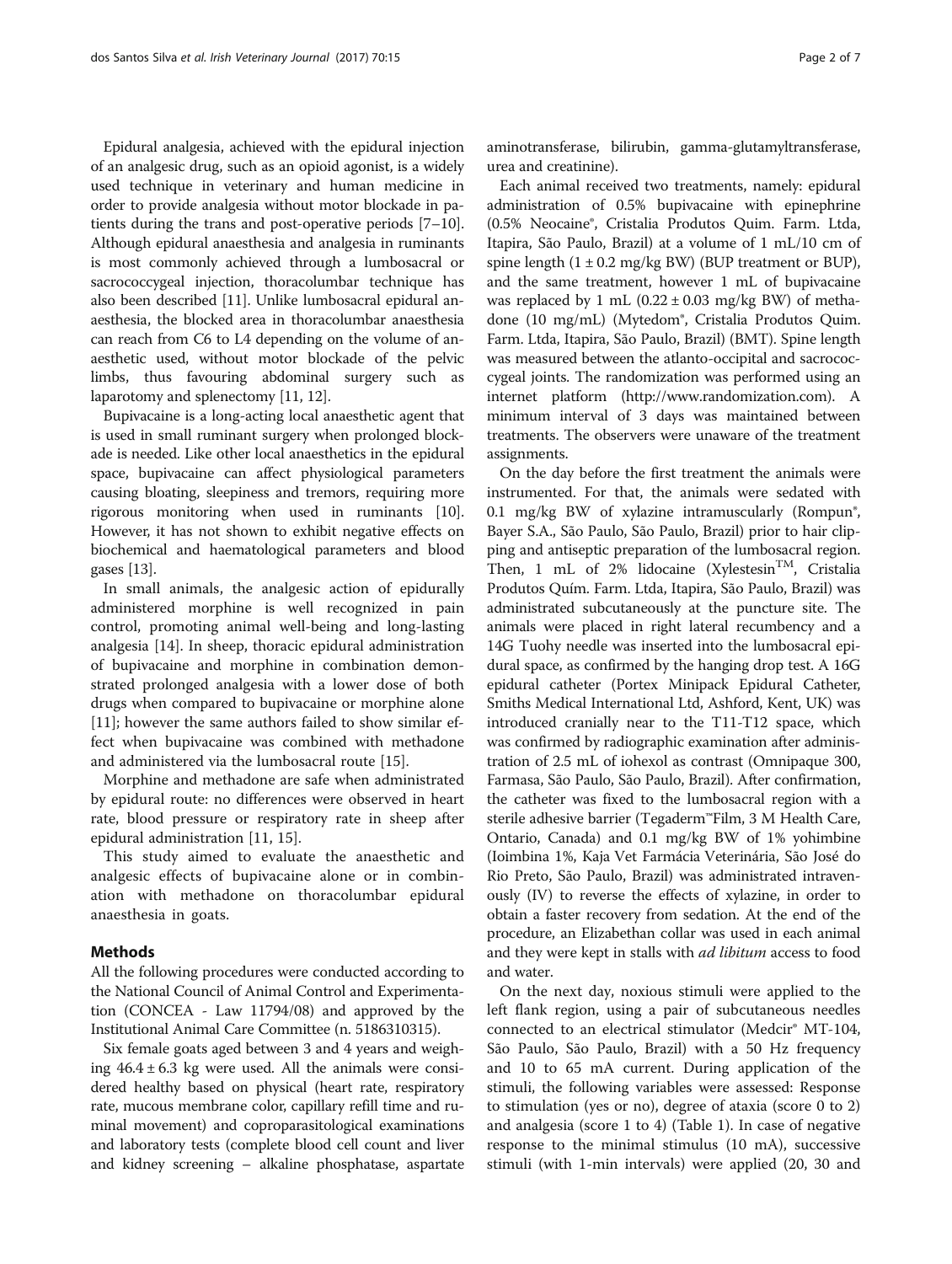<span id="page-2-0"></span>Table 1 Scale for assessment of response to noxious stimulus to the left flank, ataxia and analgesia of six goats that received thoracolumbar epidural anaesthesia

| Score                           | Description                                                                                          |  |  |
|---------------------------------|------------------------------------------------------------------------------------------------------|--|--|
| Response to<br>noxious stimulus |                                                                                                      |  |  |
| No                              | No response to noxious stimulus<br>or mild response with panniculus reflex                           |  |  |
| Yes                             | Response to electrical stimulation,<br>evident panniculus reflex and<br>movement of head and/or tail |  |  |
| Ataxia                          |                                                                                                      |  |  |
| 0                               | No ataxia                                                                                            |  |  |
| 1                               | Difficulty to move, but manages<br>to remain standing without assistance                             |  |  |
| $\mathfrak{D}$                  | Recumbency                                                                                           |  |  |
| Analgesia                       |                                                                                                      |  |  |
| 1                               | Normal response, with a vigorous and<br>fast reaction to noxious stimulus                            |  |  |
| $\mathfrak{D}$                  | Decreased response, but with tail<br>movement in response to noxious<br>stimulus                     |  |  |
| 3                               | Moderate response to noxious stimulus,<br>but animal is restless                                     |  |  |
| 4                               | Full analgesia, animal is quiet and<br>indifferent to noxious stimulus                               |  |  |

65 mA respectively) until a positive or negative response was obtained. Once the animals had a positive response to a lower stimulus, there was no need in applying a higher stimulus. The stimulus was applied before treatment (baseline  $- 0$  min), at 15, 30, 60 and every 60 min thereafter until the animal's response was the same as at the baseline. Stimuli at the same frequency and current used for each animal were applied on the skin of the left forearm, at radial region, which was used as positive control.

Heart rate (HR), measured by auscultation of the heart, respiratory rate  $(f_R)$  by auscultation of lung fields, rectal temperature (T) by a digital thermometer, and ruminal movements (RM) by auscultation of the left flank were assessed immediately before electrical stimuli. In addition, 1 mL of blood was collected from the auricular artery at baseline and at 60 min after treatment to assess potential of hydrogen (pH), arterial partial pressure of oxygen (Pa $O_2$ ), arterial partial pressure of carbon dioxide (PaCO<sub>2</sub>), arterial oxygen saturation (SaO<sub>2</sub>), bicarbonate concentration (HCO<sub>3</sub>) and base excess, using a blood gas analyzer (iStat1®, Abbott, Chicago, Illinois USA).

The quantitative variables were submitted to normality analysis by the Kolmogorov-Smirnov test (Prism, Graph-Pad Software, California, USA). Analysis of variance (ANOVA) for paired samples and the Bonferroni's test for mean comparisons within each treatment relative to

baseline were used. Student's  $t$  test was used for intertreatment comparisons for HR,  $f_R$ , T and RM. Response to noxious stimuli, ataxia and analgesia were analyzed by Friedman's nonparametric test. Physiological variables were expressed as mean ± standard deviation (SD) and the other variables were expressed as median  $\pm$  interquartile range (IR). The differences were considered significant when  $P < 0.05$ .

## Results

The sedation protocol used for catheter placement together with the recumbent position adopted allowed the epidural catheter to be introduced easily and safely, facilitating the correct positioning of the epidural catheter into the epidural space, between T11 and T12, as confirmed by radiography. Importantly, the catheter remained in the correct position until the end of the experiment in all the animals subjected to the procedure.

At baseline (0 min), six animals showed a positive response to the electrical stimulus at a current of 10 mA (three from BUP treatment and three from the BMT treatment) and another six animals showed positive response at a current of 20 mA (three from BUP and three from BMT). The response was considered positive when the animal exhibited skin twitch and tail and/or head movements. Fifteen minutes later, all the animals from both treatments showed complete local anaesthetic blockade, and did not respond to electrical stimulus at a current of 65 mA. This response was uniform in both treatments until 2 h post-treatment. Some of BUP animals started to respond to sub-maximal electrical stimuli after 3 h, with the same effect occurring in BMT treatment only after 5 h. The response to the noxious stimuli was different from baseline in both treatments, up to 6 h post-treatment. Even though animals treated with BUP showed faster recovery than those treated with BMT, there was no statistical difference between treatments for recovery time (Fig. [1\)](#page-3-0).

When assessing ataxia, no animal exhibited any abnormality at baseline. At 15 min, all BUP animals already had an ataxia score of 2, remaining recumbent. This treatment showed statistical difference compared to baseline, between 15 and 60 min of assessment. At two hours post anaesthetic administration the animals started to exhibit lower scores, and all animals in BUP treatment received an ataxia score of 0 (no ataxia) after 7 h. In BMT treatment four goats received an ataxia score of 2 and two others a score of 1 after 15 min; these two goats had difficulty moving but managed to remain standing without help. The ataxia in these animals lasted for 30 min. None of the BMT animals presented ataxia from 6 h onwards (Fig. [2\)](#page-3-0).

Regarding analgesia, all animals received an analgesia score of 1 (no analgesia) at baseline, showing an intense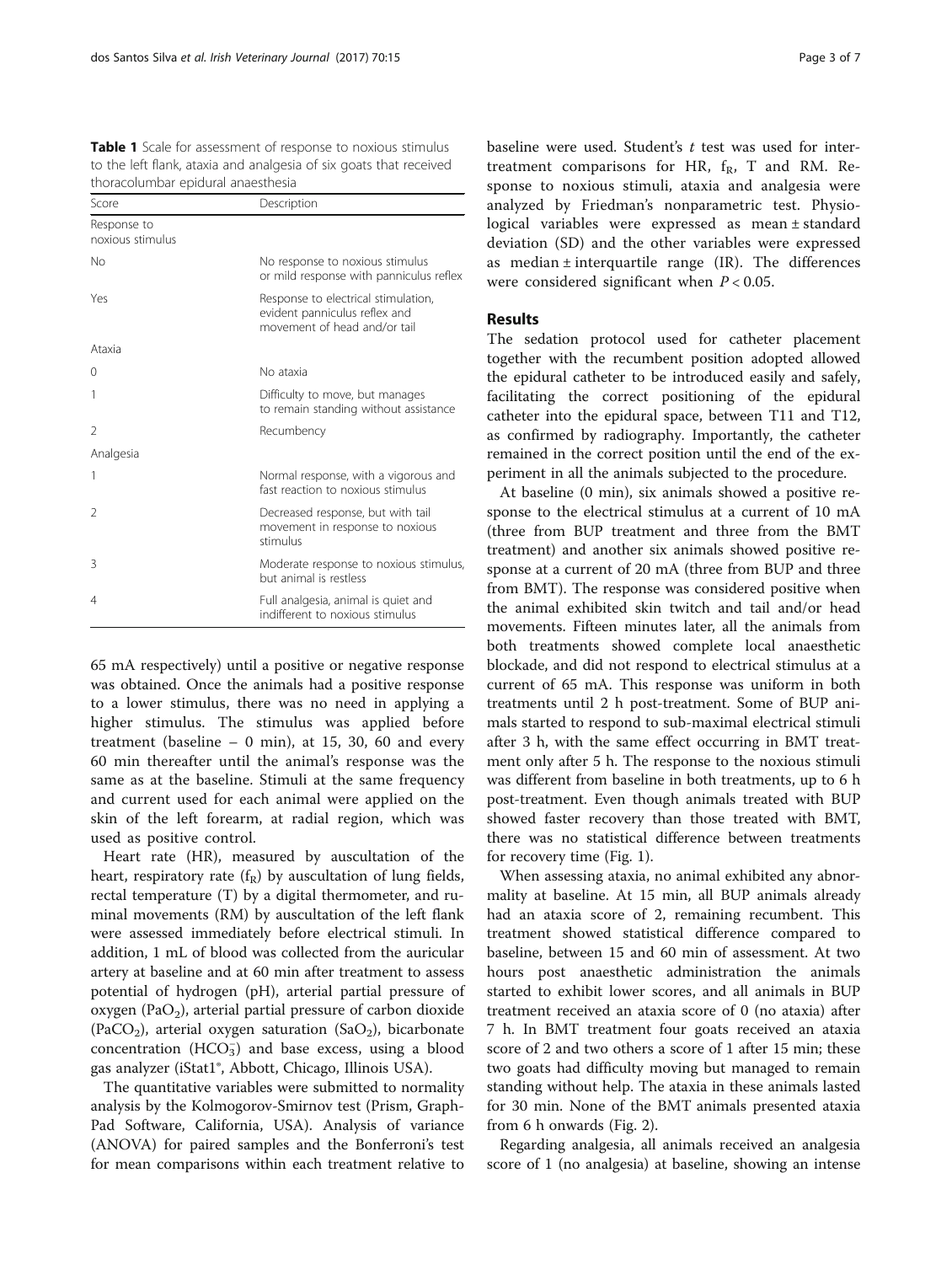<span id="page-3-0"></span>

response and fast reaction to the noxious stimulus. At 15 min, all animals from BMT treatment and five out of six animals from BUP treatment had an analgesia score of 4. Compared to the baseline, BUP treatment showed a statistically different analgesia score up to 4 h postepidural, whereas in animals in BMT treatment such difference persisted for up to 6 h. However, we would like to emphasize that four animals from BMT treatment received higher analgesia scores compared to baseline for up to 7 h, and in two of them the score remained higher than baseline (even though it was not statistically significant) for up to 11 h post-treatment (Fig. [3](#page-4-0)).

In the assessment of physiological variables, neither treatment showed significant differences in relation to

any of the parameters when compared to baseline, or between each other (Table [2\)](#page-4-0).

## Discussion

The choice of drugs used in anaesthesia of ruminants is closely related to both recovery from anaesthesia and the undesirable effects of these drugs (Reviewed by Galatos [[5\]](#page-6-0)). We chose bupivacaine as it is one of the most commonly used local anaesthetics in both human [\[16\]](#page-6-0) and veterinary medicine [[8](#page-6-0), [17](#page-6-0)–[20](#page-6-0)], and combined it with methadone because the combination of bupivacaine and opioids has demonstrated satisfactory results in pain management in ruminants [\[11](#page-6-0), [15](#page-6-0)]. The thoracolumbar epidural route was chosen in this study in an attempt to decrease

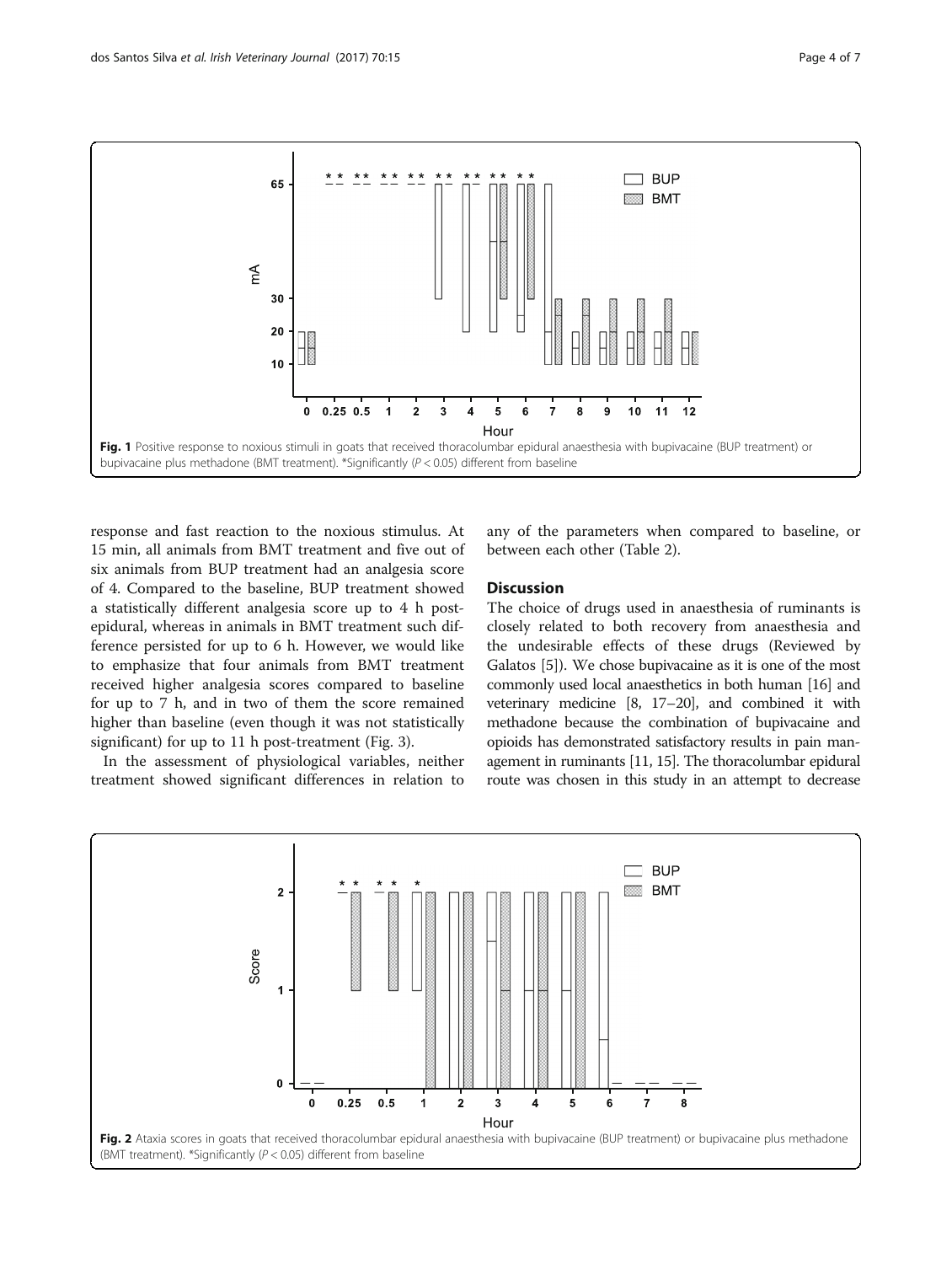<span id="page-4-0"></span>

the total volume administered and to promote better anaesthesia compared to local infiltration techniques. Furthermore, we chose the thoracic epidural anaesthetic technique due to the blockade it provides, which extends from the emerging branches of T13 to the pelvis [\[2\]](#page-6-0), thus providing satisfactory analgesia of the flank region without recumbency, which was one of the objects of the present study. Other epidural anaesthesia techniques, such as lumbosacral or sacrococcygeal, block a smaller area of the animal compared to the thoracolumbar technique [[4](#page-6-0)].

Table 2 Physiological values (mean  $\pm$  SD) of goats that underwent thoracolumbar epidural anesthesia with bupivacaine (BUP) and bupivacaine plus methadone (BMT)

| Parameter         | Group      | Time (min)      |                |                          |                 |                          |  |
|-------------------|------------|-----------------|----------------|--------------------------|-----------------|--------------------------|--|
|                   |            | $\circ$         | 15             | 30                       | 60              | 120                      |  |
| HR                | <b>BUP</b> | $82 \pm 10$     | $94 \pm 17$    | $94 \pm 10$              | $92 \pm 10$     | $98 \pm 18$              |  |
|                   | <b>BMT</b> | $108 \pm 20$    | $99 \pm 16$    | $91 \pm 15$              | $95 \pm 16$     | $95 \pm 13$              |  |
| $f_{\rm R}$       | <b>BUP</b> | $28 \pm 12$     | $24 \pm 5$     | $22 \pm 3$               | $23 \pm 2$      | $25 \pm 8$               |  |
|                   | <b>BMT</b> | $36 \pm 17$     | $22 \pm 6$     | $24 \pm 10$              | $21 \pm 8$      | $23 \pm 8$               |  |
| <b>RM</b>         | <b>BUP</b> | $2 \pm 1$       | $3 \pm 1$      | $2 \pm 1$                | $2 \pm 1$       | $2 \pm 1$                |  |
|                   | <b>BMT</b> | $2 \pm 0$       | $2 \pm 1$      | $2 \pm 1$                | $2 \pm 0$       | $2 \pm 0$                |  |
| $\top$            | <b>BUP</b> | $38.7 \pm 0.4$  | $38.5 \pm 0.3$ | $38.6 \pm 0.5$           | $38.6 \pm 0.6$  | $38.6 \pm 0.6$           |  |
|                   | <b>BMT</b> | $38.7 \pm 0.5$  | $38.6 \pm 0.4$ | $38.7 \pm 0.3$           | $38.6 \pm 0.5$  | $38.7 \pm 0.6$           |  |
| pH                | <b>BUP</b> | $7.46 \pm 0.06$ |                |                          | $7.46 \pm 0.04$ |                          |  |
|                   | <b>BMT</b> | $7.46 \pm 0.02$ |                |                          | $7.47 \pm 0.02$ |                          |  |
| PaO <sub>2</sub>  | <b>BUP</b> | $79 \pm 20.2$   |                | $\overline{\phantom{a}}$ | $83 \pm 15.9$   | $\overline{\phantom{a}}$ |  |
|                   | <b>BMT</b> | $65 \pm 26.2$   |                |                          | $86 \pm 8.7$    | $\overline{\phantom{a}}$ |  |
| PaCO <sub>2</sub> | <b>BUP</b> | $34 \pm 5.1$    |                |                          | $33 \pm 5.7$    | $\overline{\phantom{a}}$ |  |
|                   | <b>BMT</b> | $32 \pm 3.7$    |                |                          | $31 \pm 3.6$    |                          |  |
| HCO <sub>3</sub>  | <b>BUP</b> | $24.7 \pm 5.1$  |                | $\overline{a}$           | $23.7 \pm 4.3$  | $\overline{\phantom{a}}$ |  |
|                   | <b>BMT</b> | $22.6 \pm 2.6$  |                |                          | $22.8 \pm 2.4$  |                          |  |
| SaO <sub>2</sub>  | <b>BUP</b> | $93 \pm 7.3$    |                |                          | $95.4 \pm 2.6$  |                          |  |
|                   | <b>BMT</b> | $95 \pm 2.2$    |                | $\overline{a}$           | $96.4 \pm 1.3$  | $\overline{\phantom{a}}$ |  |
| BE                | <b>BUP</b> | $1.4 \pm 5.6$   |                |                          | $0.4 \pm 4.8$   |                          |  |
|                   | <b>BMT</b> | $-1 \pm 2.6$    |                | $\overline{a}$           | $-0.5 \pm 2.1$  | $\overline{\phantom{a}}$ |  |

HR heart rate (beats/min),  $f_R$  respiratory rate (mov/min), RM ruminal movements (mov/min), T temperature (<sup>o</sup>C), pH potential hydrogen, PaO<sub>2</sub> arterial oxygen tension (mmHg), PaCO<sub>2</sub> arterial carbon dioxide tension (mmHg), HCO $_3^-$  bicarbonate (mmol/L), SaO<sub>2</sub> arterial oxygen saturation (%), BE base excess (mmol/L)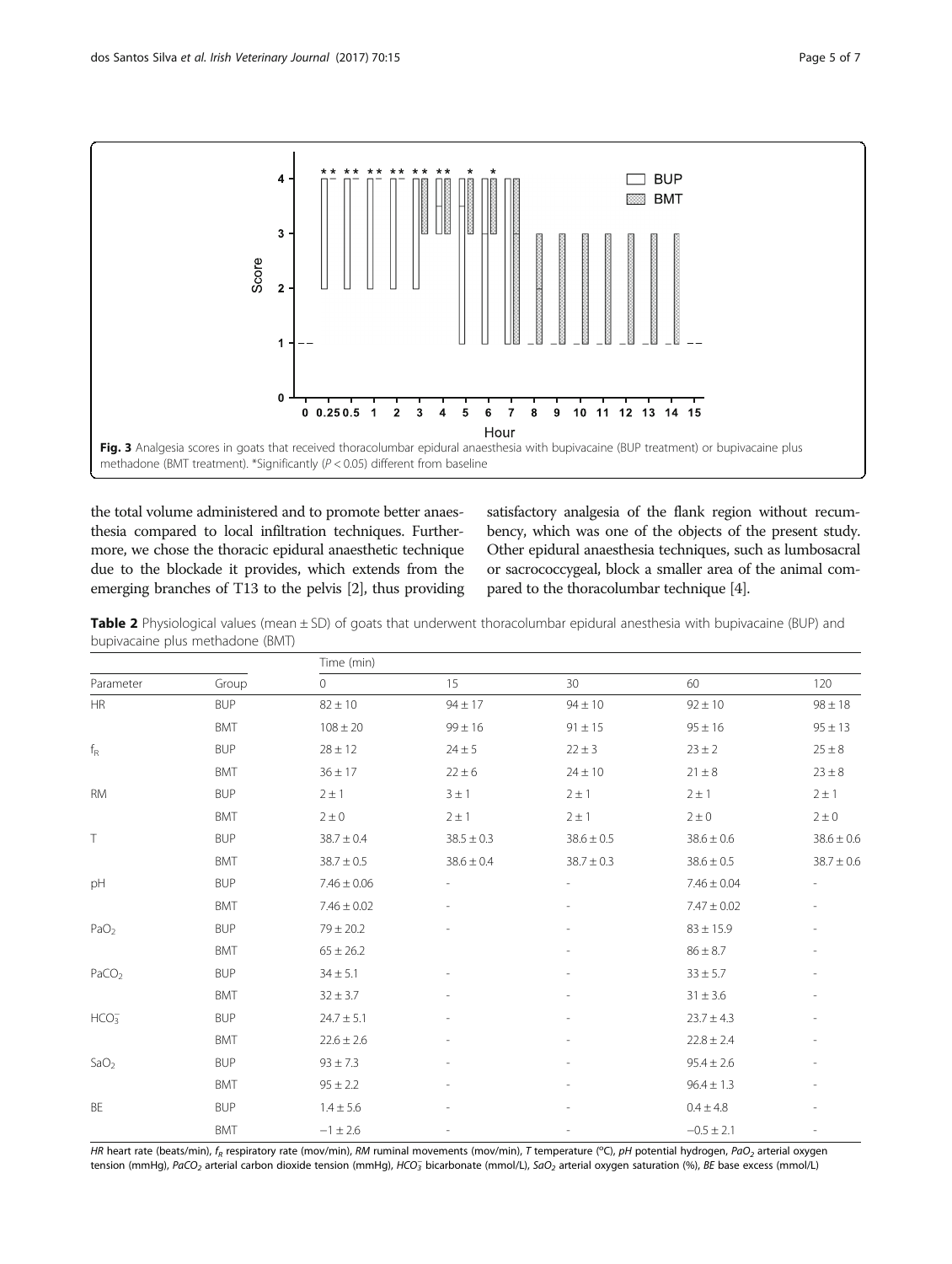The latency period reached in both treatments, up to 15 min, was similar to that observed in uraemic or healthy goats when thoracic epidural bupivacaine was administered [[13\]](#page-6-0). The same period was also observed in sheep submitted to epidural anaesthesia with bupivacaine and methadone [\[15](#page-6-0)].

Electrical stimulus is used to measure analgesic efficacy of the local anaesthetics used, and animal behavioural response may be used as a supplementary parameter of anaesthetic blockade efficiency [\[21](#page-6-0)]. Even though the anaesthetic blockade started at the same time in both treatments (at 15 min), the BMT treatment promoted longer-lasting analgesia.

Differently, it was reported a shorter duration of analgesia using the combination of bupivacaine and methadone in sheep [[15\]](#page-6-0). This difference might be explained by the higher doses use here, for bupivacaine (1 mg/kg versus 0.25 mg/kg BW) and for methadone (0.2 mg/kg versus 0.15 mg/kg BW).

When administered by the epidural route, methadone can reach systemic absorption, due to its lipophilic characteristic, and therefore it may promote physiological changes (Reviewed by Bujedo et al., [\[22\]](#page-6-0)). Despite that, in this study we observed no changes in heart rate, respiratory rate, temperature and ruminal movements. Our results corroborate another study, which observed the same pattern, when assessing the influence of methadone injected IV into healthy sheep [\[15\]](#page-6-0). Similar results were obtained in sheep that received both bupivacaine alone and bupivacaine combined with morphine by thoracic epidural administration [\[11](#page-6-0)]. Runa et al. [[23](#page-6-0)] observed significant differences in some physiological parameters in goats that received bupivacaine by the epidural route [[23\]](#page-6-0), probably due to the age of the animals and the dose used.

It is important to note that the complications attributed to epidural anaesthesia are considered rare [[24\]](#page-6-0). Nevertheless, some authors reported a negative influence of bupivacaine alone and in combination with morphine in the  $PaCO<sub>2</sub>$  and  $PaO<sub>2</sub>$  of sheep, with no significant differences in pH and  $SaO<sub>2</sub>$  [[11\]](#page-6-0). In the present study, no significant changes were observed in blood gas analysis, in line with other studies with bupivacaine in goats [\[13](#page-6-0)]. However, one goat in the present study (BUP treatment) showed bloating, muscle twitching and respiratory distress at 15 min, similar to the observations by other authors who reported bloating, muscle twitching and sleepiness in sheep that received bupivacaine by the caudal epidural route [[10](#page-6-0)]. Nonetheless, these effects were not observed in another study with goats [\[13](#page-6-0)]. Herein we hypothesize that bloating may be associated with the lateral recumbency, which the animal assumed during the procedure due to the induced motor blockade.

As stated before, in some situations it would be ideal to provide local anaesthesia without motor blockade in the pelvic limbs; however all animals in this study exhibited motor blockade. De Rossi et al. [[25\]](#page-6-0) reported that animals that received subarachnoid injection of bupivacaine recovered faster from motor blockade than those receiving lidocaine, in addition to exhibiting a long-lasting analgesia period [\[25](#page-6-0)]. In other study, De Rossi et al. [[15\]](#page-6-0) reported long-lasting analgesia and ataxia in sheep, when epidural bupivacaine or methadone were administered alone in comparison to the epidural administration of both drugs combined [[15](#page-6-0)]. The extension of motor blockade obtained in the present study may be related to the dose of bupivacaine. The use of lower doses of bupivacaine may avoid motor blockade of pelvic limbs in goats.

## Conclusion

The advantage of the thoracolumbar epidural technique is that it may promote satisfactory analgesia in the animal's flank, and a larger anaesthetized area. The combination of 0.5% bupivacaine and methadone was more effective in promoting analgesia, with a short-lasting ataxic period and no undesirable effects when compared to bupivacaine alone.

## Additional files

[Additional file 1:](dx.doi.org/10.1186/s13620-017-0093-x) X-ray showing the correct position of the catheter into the thoracolumbar space (red arrow). (JPEG 1397 kb)

[Additional file 2:](dx.doi.org/10.1186/s13620-017-0093-x) A pair of subcutaneous needles, positioned on the goat's left flank, through which noxious stimulus was applied. (JPG 2084 kb)

[Additional file 3:](dx.doi.org/10.1186/s13620-017-0093-x) A pair of subcutaneous needles, positioned on the radial region, which was used as positive control. (JPG 1137 kb)

#### Acknowledgements

The authors would like to acknowledge the technical support of Mr. João Batista da Silva.

#### Funding

Not applicable.

#### Availability of data and materials

All data generated or analysed during this study are included in this published article [and its Additional files 1, 2 and 3].

#### Authors' contributions

ABC and PSS designed the experiment and were the major contributors in writing the manuscript. PSS, PFN and ANES placed the catheter and evaluated the animals and their behaviour. PSS, ABC, PFN and EHBJ performed the statistical analysis and wrote the discussion. All authors read and approved the final manuscript.

#### Competing interests

The authors declare that they have no competing interests.

#### Consent for publication

Not applicable.